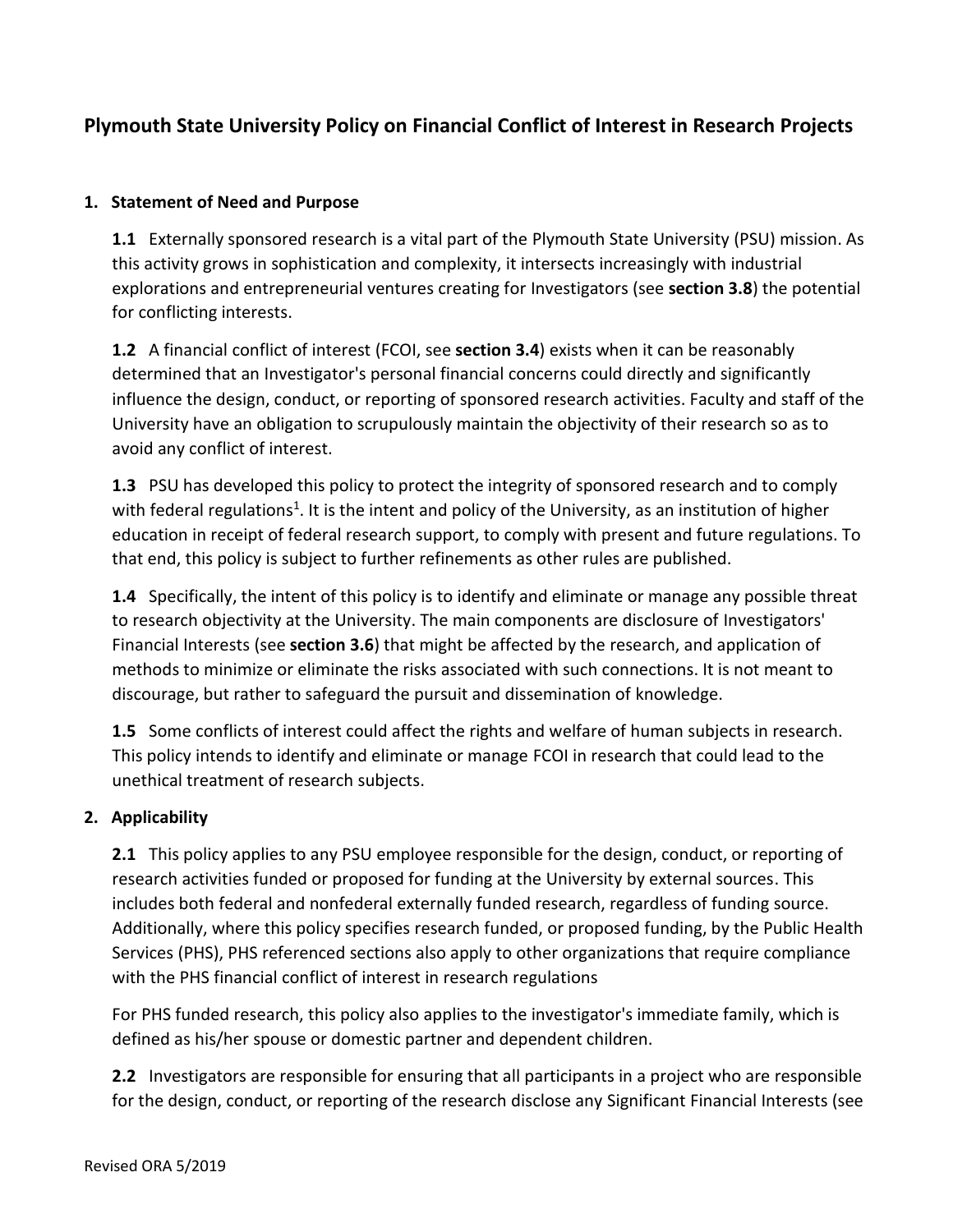**section 3.15**) that would reasonably appear to be affected by the research. Individuals who begin work on an established project through reallocation of effort, hiring, transfer, promotion, etc., and thereby take on a responsible position in a project, must also disclose any such Significant Financial Interests.

**2.3** Collaborators, sub-contractors, sub-recipients, and visiting scientists must either comply with this policy or provide a certification to the Office of Research Administration (ORA) that their institutions are in compliance with pertinent federal policies and that they in turn are in compliance with their own institutional policies.

# **3. Definitions**

**3.1** Conflict Management Plan: A detailed set of steps which are proposed to manage, reduce, or eliminate the financial conflict of interest (see **section 5.3**).

**3.2** Disclosure Statement: An investigator's statement recorded in the Disclosure Statement for Financial Conflict of Interest in Research Projects form, which reveals or admits to the existence of Significant Financial Interests (see **section 3.15**) in potential or existing research projects at the University.

**3.3** Disclosure Review Committee (DRC): The PSU committee charged with protecting the integrity of PSU's externally-funded research enterprise, and PSU employees who engage in externallyfunded research, by identifying and resolving FCOI in research. The DRC conducts its duties in a manner intended to promote, not hinder, research relationships. (See **sections 5 and 8** for DRC membership and responsibilities.)

**3.4** Financial Conflict of Interest (FCOI): A Significant Financial Interest (see **section 3.15**) that could directly and significantly affect the design, conduct, or reporting of research.

**3.5** FCOI Report: PSU's report of a financial conflict of interest to a sponsor.

**3.6** Financial Interest: Anything of monetary value, whether or not the value is readily ascertainable.

**3.7** HHS: United States Department of Health and Human Services, and any components of the Department to which the authority involved may be delegated.

**3.8** Investigator: The project director (PD) or principal investigator (PI) and any other person, regardless of title or position, who is responsible for the design, conduct, or reporting of research funded by external sources, or proposed for such funding, which may include, for example, collaborators or consultants.

**3.9** Manage: Taking action to address a FCOI, which can include reducing or eliminating the FCOI, to ensure, to the extent possible, that the design, conduct, and reporting of research will be free from bias.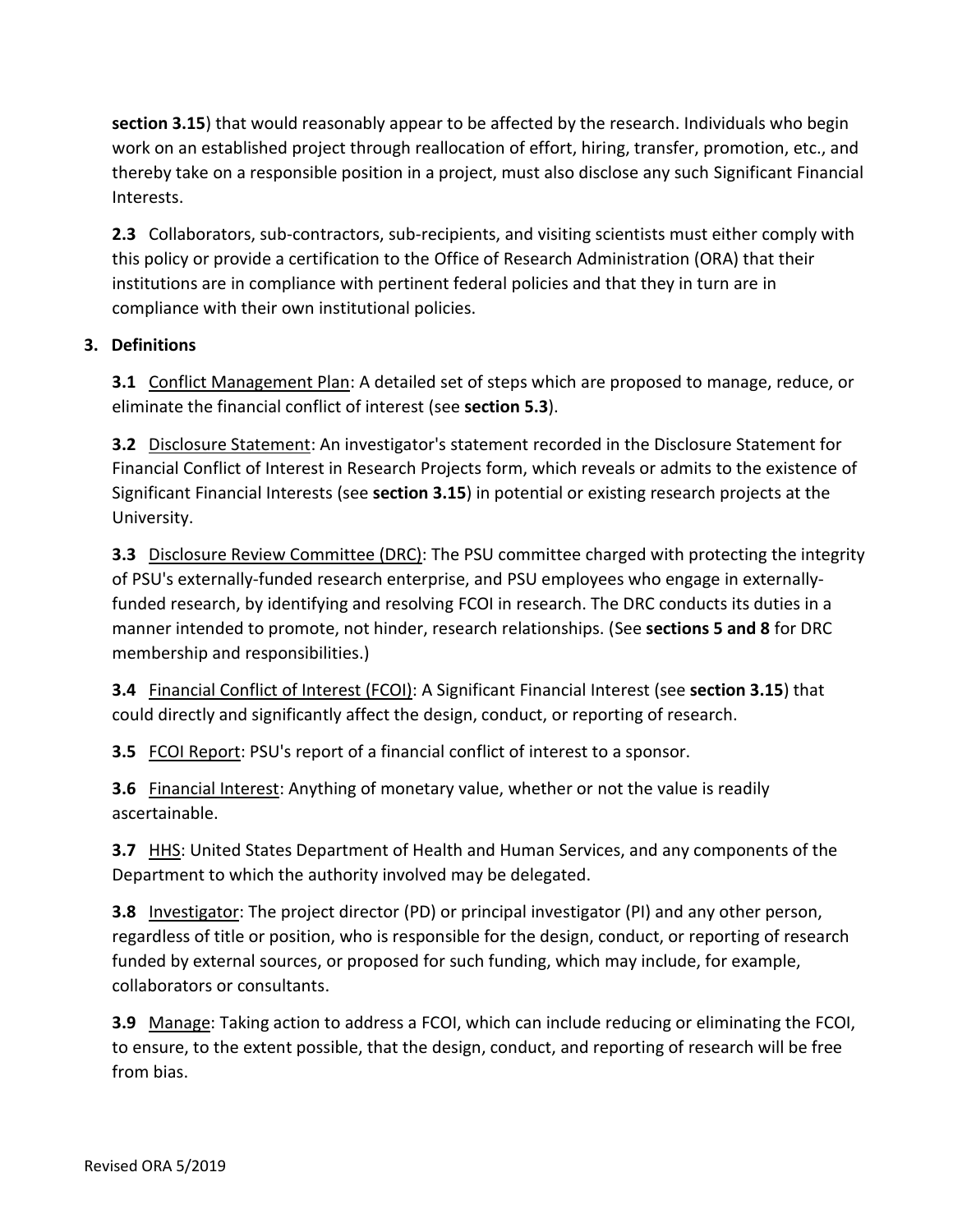**3.10** PHS: The Public Health Service of the U.S. Department of Health and Human Services, and any components of the PHS to which the authority involved may be delegated, including the National Institutes of Health (NIH).

**3.11** PHS Awarding Component: The organizational unit of the PHS that funds the research that is subject to 42 CFR 50 subpart F.

**3.12** Public Health Service Act or PHS Act: The statute codified at 42 U.S.C. 201 et seq.

**3.13** Research: A systematic investigation, study or experiment designed to develop or contribute to generalizable knowledge relating broadly to public health, including behavioral and socialsciences research. The term encompasses basic and applied research (e.g., a published article, book or book chapter) and product development (e.g., a diagnostic test or drug). For PHS funded research, the term includes any such activity for which research funding is available from a PHS Awarding Component through a grant or cooperative agreement, whether authorized under the PHS Act or other statutory authority, such as a research grant, career development award, center grant, individual fellowship award, infrastructure award, institutional training grant, program project, or research resources award.

**3.14** Senior/Key Personnel: The PD/PI and any other person identified as senior/key personnel by PSU in the grant application, progress report, or any other report submitted to the sponsor by PSU.

# **3.15** Significant Financial Interest (SFI):

**3.15.1** A Financial Interest consisting of one or more of the following interests of the investigator (and those of the Investigator's spouse or domestic partner, and dependent children) that could reasonably appear to be affected by the activities proposed for funding:

**3.15.1.1** Any current Financial Interest of the Investigator (and his/her spouse or domestic partner, and dependent children) that could reasonably appear to be affected by the activities proposed for funding; or

**3.15.1.2** Any Financial Interest held by the Investigator (and his/her spouse or domestic partner, and dependent children) in a business entity (company, corporation, or other enterprise) whose Financial Interests might reasonably appear to be affected by such activities.

**3.15.2** Specifically, SFIs might include, but are not limited to, any of the following:

**3.15.2.1** Anything of significant monetary value, including salary or other payments for services such as consulting fees or honoraria;

**3.15.2.2** Direct equity interests such as stock, stock options, or ownership interests;

**3.15.2.3** With regard to any publicly traded entity, a Significant Financial Interest exists if the value of any remuneration received from the entity in the twelve months preceding the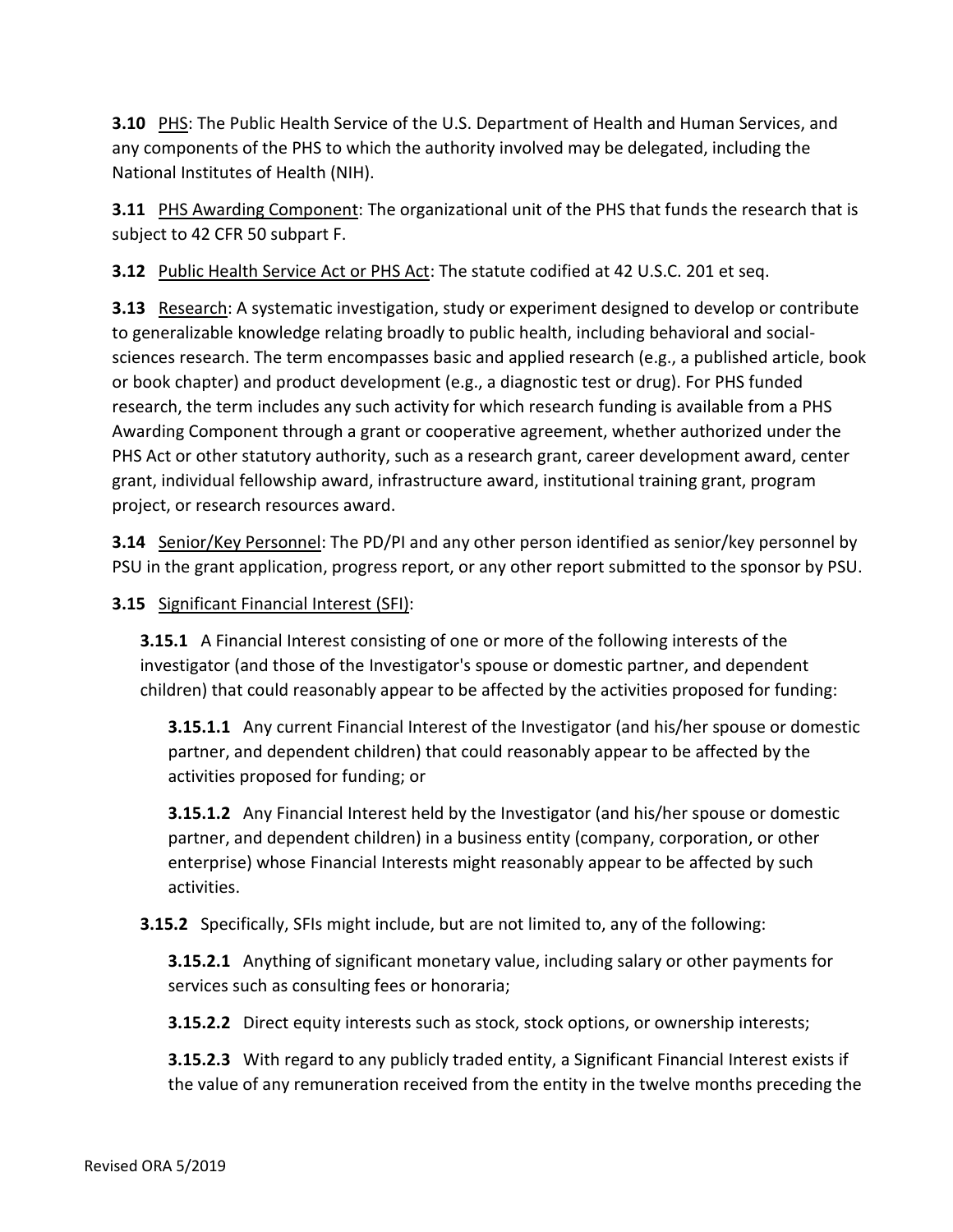disclosure and the value of any equity interest in the entity as of the date of disclosure, when aggregated, exceeds \$5,000. Remuneration includes salary and any payment for services not otherwise identified as salary (e.g., consulting fees, honoraria, paid authorship); equity interest includes any stock, stock option, or other ownership interest, as determined through reference to public prices or other reasonable measures of fair market value;

**3.15.2.4** With regard to any non-publicly traded entity, a SFI exists if the value of any remuneration received from the entity in the twelve months preceding the disclosure, when aggregated, exceeds \$5,000, or when the Investigator (or the Investigator's spouse or domestic partner or dependent children) holds any equity interest (e.g., stock, stock option, or other ownership interest); or

**3.15.2.4.1** Intellectual property rights and interests owned by the Investigator such as patents, copyrights, and royalties from such rights and interests. This does not include intellectual property rights and interests assigned to PSU nor royalty income received from PSU per the PSU Intellectual Property Policy.

**3.15.2.4.2** Any reimbursed or sponsored travel (i.e., that which is paid on behalf of the Investigator and the Investigator's spouse or domestic partner, and dependent children, and not reimbursed to the Investigator so that the exact monetary value may not be readily available), related to their institutional responsibilities that occurred in the twelve months preceding the disclosure.

**3.15.2.4.2.1** This (**3.15.2.4.2**) disclosure requirement does not apply to travel that is reimbursed or sponsored by a Federal, state, or local government agency, an institution of higher education as defined at 20 U.S.C. 1001(a), an academic teaching hospital, a medical center, or a research institute that is affiliated with an institution of higher education.

**3.15.2.4.2.2** This disclosure will include, at a minimum, the purpose of the trip, the identity of the sponsor/organizer, the destination, and the duration.

**3.15.2.4.2.3** The institutional official(s) will determine if further information is needed, including a determination or disclosure of monetary value, in order to determine whether the travel constitutes an FCOI with the PHS-funded research.

#### **3.16** Significant Financial Interests Do Not Include:

**3.16.1** Salary, royalties, or other remuneration paid by PSU to the Investigator if the Investigator is currently employed or otherwise appointed by PSU, including intellectual property rights assigned to PSU and agreements to share in royalties related to such rights;

**3.16.2** Income from investment vehicles, such as mutual funds and retirement accounts, as long as the Investigator does not directly control the investment decisions made in these vehicles;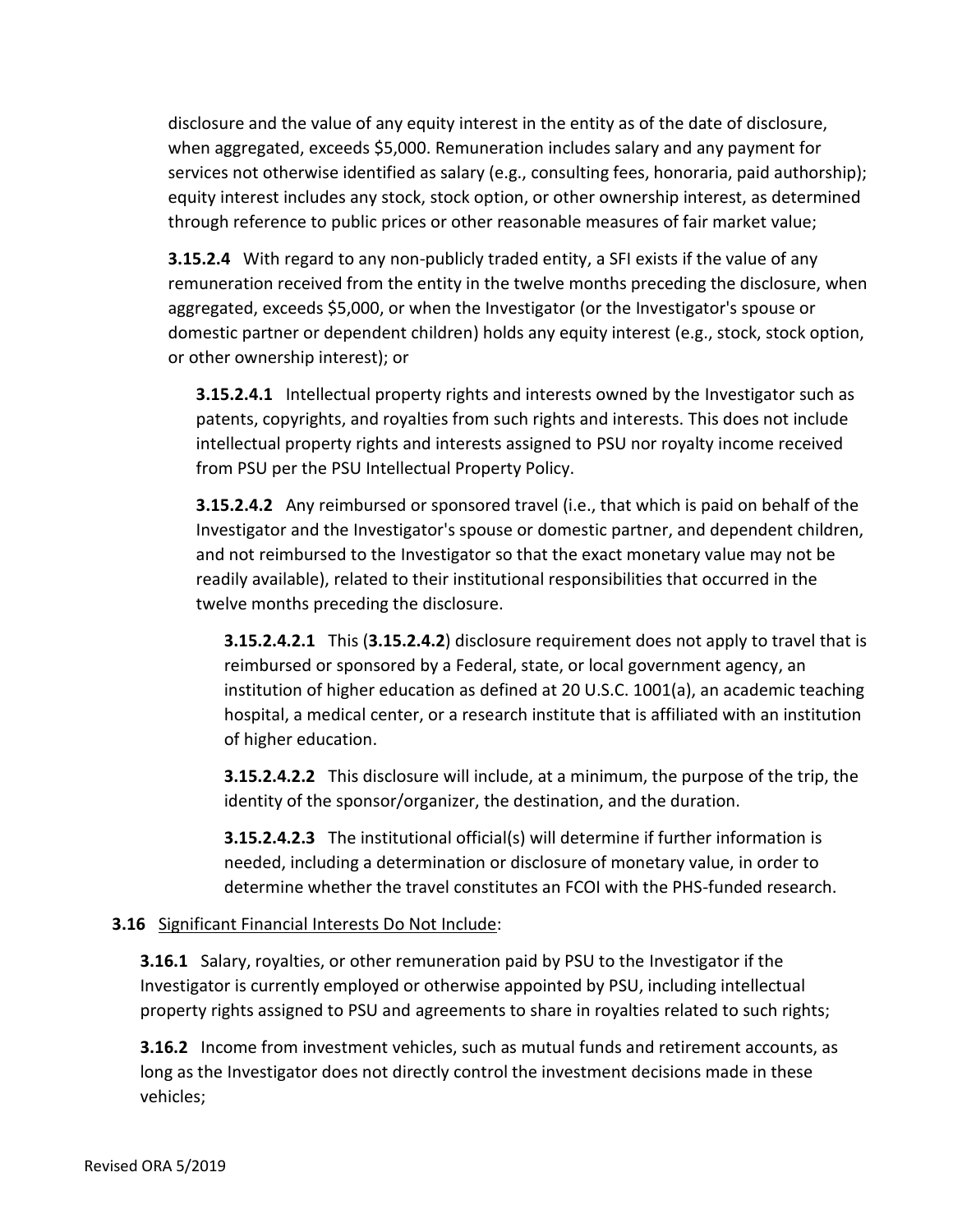**3.16.3** Income from seminars, lectures, or teaching engagements sponsored by a Federal, state, or local government agency, an institution of higher education as defined at 20 U.S.C. 1001(a), an academic teaching hospital, a medical center, or a research institute that is affiliated with an institution of higher education, non-profit entities; or

**3.16.4** Income from service on advisory committees or review panels for a Federal, state, or local government agency, an Institution of higher education as defined at 20 U.S.C. 1001(a), an academic teaching hospital, a medical center, or a research institute that is affiliated with an institution of higher education.

**3.16.5** Small Business Innovation Research (SBIR) Program: The extramural research program for small businesses that is established by the Awarding Components of PHS and certain other Federal agencies under Public Law 97–219, the Small Business Innovation Development Act, as amended. SBIR Program also includes the Small Business Technology Transfer (STTR) Program, which was established by Public Law 102–564.

# **4. Disclosure Process**

**4.1** Any employee responsible for the design, conduct, or reporting of research activities (Investigator) funded or proposed for funding at PSU by external sources must disclose all current SFIs that would reasonably appear to be affected by the research.

**4.2** Each Investigator who has a SFI possibly affected by the research must complete a PSU Disclosure Statement for Financial Conflict of Interest in Research Projects form and attach any requested supporting documentation. The form and supporting documentation should be submitted in a sealed envelope marked "Confidential" to the ORA. If the Disclosure Statement indicates involvement of human subjects in the research, the ORA will notify the chairperson of the Institutional Review Board for the Protection of Human Subjects in Research (IRB) so the situation may be considered, and, if appropriate, addressed by the IRB.

**4.3** Each investigator who is participating in PHS-funded research must submit to PSU an updated Disclosure Statement for Financial Conflict of Interest in Research Projects form at least annually (fiscal year [July 1 – June 30]) during the period of the award. Such disclosure shall include any information that was not disclosed initially to PSU or in a subsequent Disclosure Statement (e.g., any FCOI identified on a PHS-funded project that was transferred from another institution), and shall include updated information regarding any previously disclosed SFI (e.g., the updated value of a previously disclosed equity interest).

**4.4** All SFIs must be disclosed prior to the time a proposal is submitted to an external sponsor. Investigators must update within thirty (30) days all financial disclosures during the period of the award as new reportable SFIs are obtained.

**4.5** An investigator may choose to disclose other financial or related interests that might present an actual, potential, or perceived conflict of interest. Disclosure can be a key factor in protecting an individual's reputation and career from potentially harmful allegations of misconduct.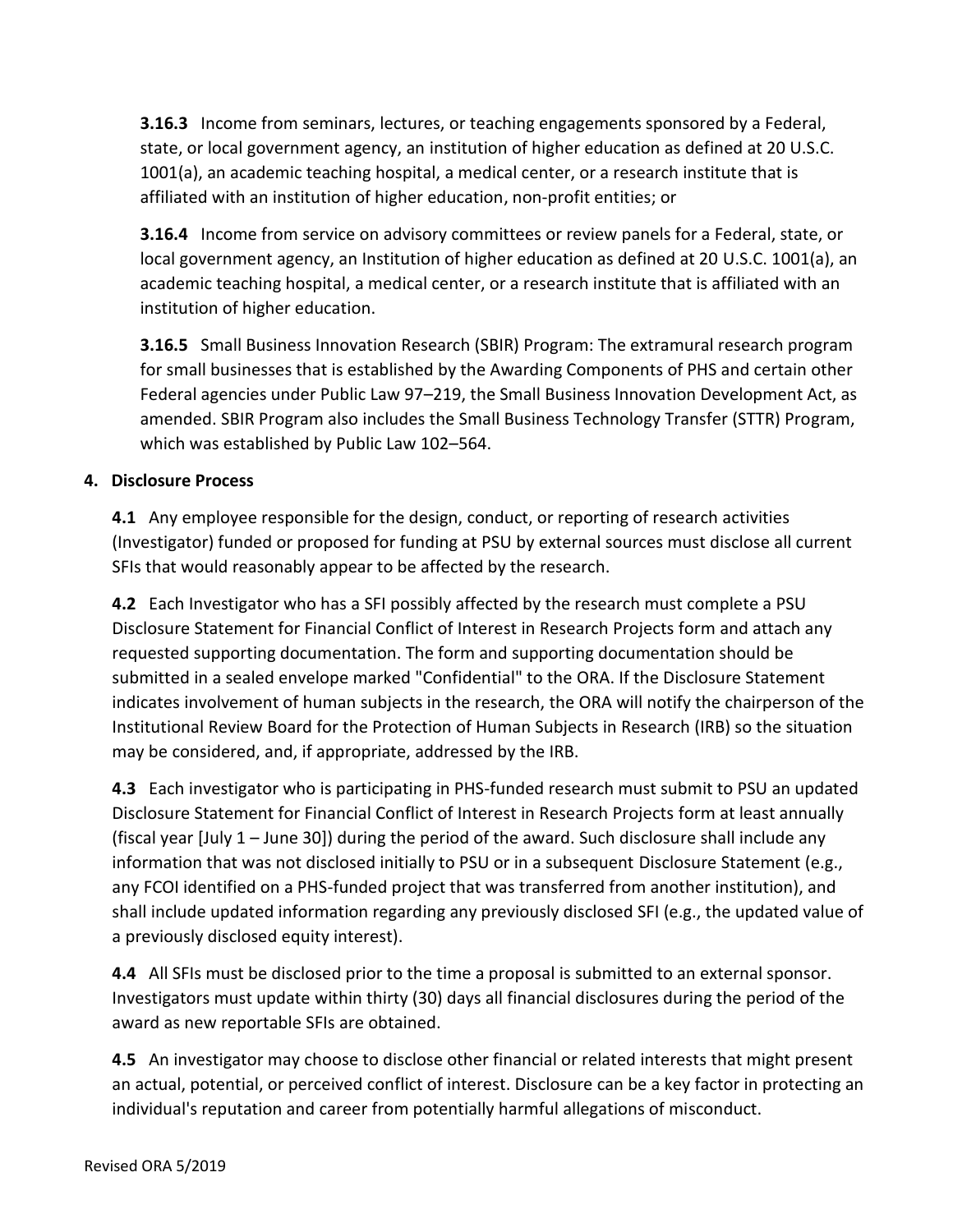**4.6** All Disclosure Statements and related documents are considered sensitive information. As such, they will be treated as confidential and will not be revealed outside the DRC and its staff without the Investigator's consent except: in response to a request from a sponsor, under the public accessibility requirements of section 11, or pursuant to a judicial order or lawfully issued subpoena. PSU will make reasonable efforts to notify the Investigator of any judicial order or lawfully issued subpoena in advance of disclosure of this information, unless the order is from a federal grand jury or is for law enforcement purposes and its terms prohibit PSU from disclosing its existence or contents.

#### **5. Review of Disclosures**

**5.1** The Disclosure Review Committee (DRC) will review all Disclosure Statements. The DRC will consist of the **Provost**, Associate Vice President for Finance & Administration, Director of the Center for Research & Innovation, a representative from the Office of Research & Administration, and the Faculty Speaker, or their designee.

**5.2** The DRC will be responsible for determining whether the Significant Financial Interests of the Investigator could reasonably be expected to affect the design, schedule, conduct, or reporting of the activities funded or proposed for funding, and, if so related, whether the SFI represents a FCOI. An investigator's SFI is related to the research when the DRC reasonably determines that the SFI could be affected by the research; or is in an entity whose Financial Interest could be affected by the research. The DRC may involve the Investigator in its determination of whether a SFI is related to the research. A FCOI exists when the DRC reasonably determines that the SFI could directly and meaningfully affect the design, conduct, or reporting of the research. The DRC may request additional clarifying information from the individual which will be treated as non-public information to the extent allowed by law.

**5.3** If a FCOI, the DRC shall request that the Investigator submit a proposed Conflict Management Plan that details steps that could be taken to manage, reduce, or eliminate the FCOI. The DRC shall review the proposed Conflict Management Plan and either approve it as is or add conditions or restrictions to ensure that any conflict is managed, reduced, or eliminated. Such conditions or restrictions may include, but are not limited to, the following:

- **5.3.1** Public disclosure of FCOI (e.g., when presenting or publishing the research);
- **5.3.2** Monitoring of the research by independent reviewers;
- **5.3.3** Modification of the planned activities (possibly subject to sponsor approval);
- **5.3.4** Disqualification from participation in all or part of the project;
- **5.3.5** Divestiture of Significant Financial Interests;
- **5.3.6** Severance of relationships creating conflict;
- **5.3.7** For research involving human subjects, disclosure of FCOI directly to research subjects.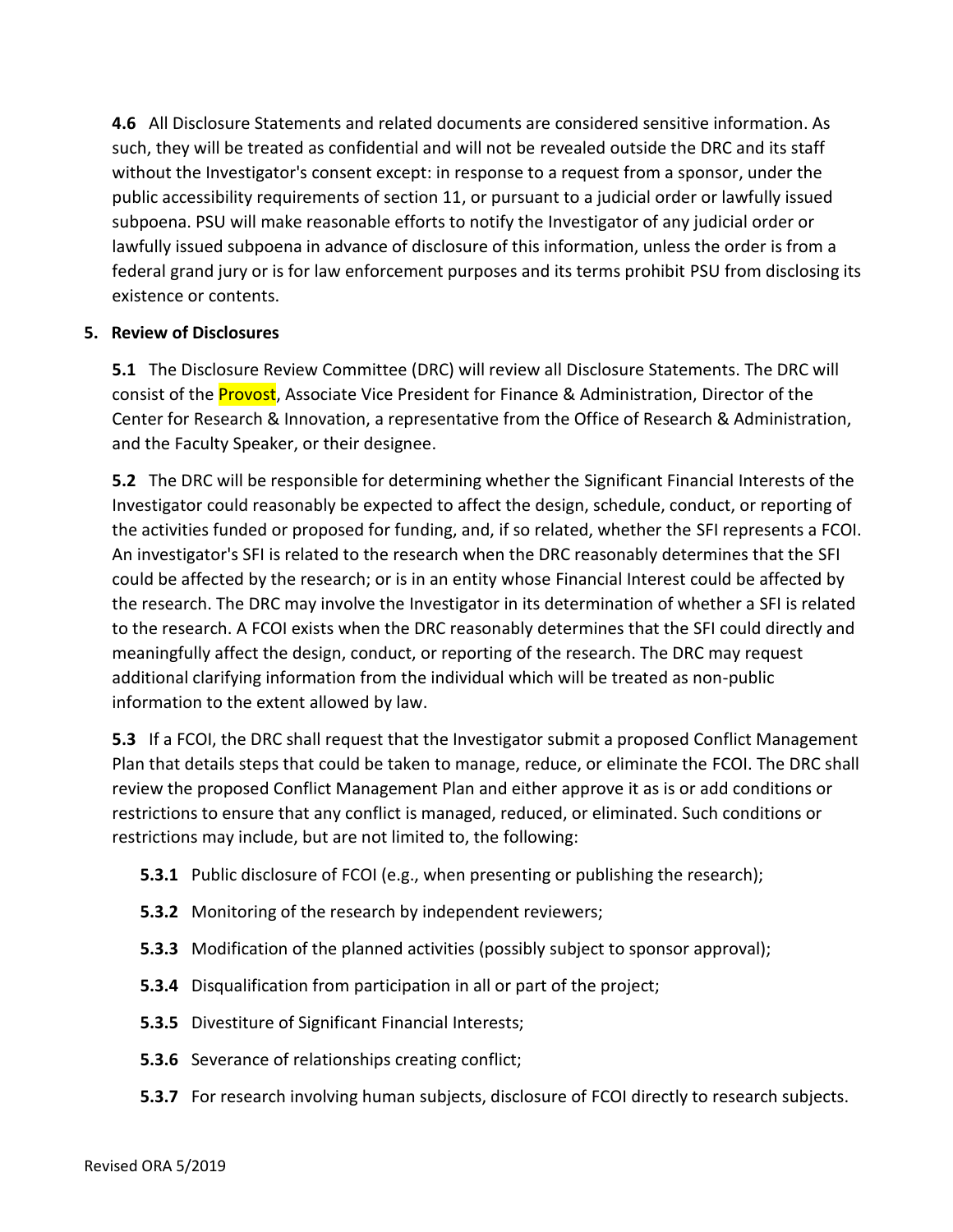**5.4** In all cases, resolution of the conflict or establishment of an acceptable Conflict Management Plan must be achieved before expenditure of any funds under an award to PSU.

**5.5** When an Investigator, who is new to participating in a PHS-funded research project, discloses a SFI or an existing Investigator discloses a new SFI, PSU shall:

- i. review the disclosure of the SFI within sixty (60) business days;
- ii. determine whether it is related to PHS-funded research;
- iii. determine whether a FCOI; and, if so, implement, on at least an interim basis, a Conflict Management Plan that shall specify the actions that have been and will be taken to manage such FCOI.

Depending on the nature of the Significant Financial Interest, PSU may determine that additional interim measures are necessary with regard to the Investigator's participation in the PHS-funded research project between the date of disclosure and the completion of its review.

**5.6** Whenever PSU identifies a SFI that was not disclosed in a timely manner by an Investigator or, for whatever reason, was not previously reviewed by PSU during an ongoing PHS-funded research project (e.g., was not reviewed or reported timely by a sub-recipient), PSU shall:

- i. review the SFI within sixty (60) business days; determine whether it is related to PHSfunded research;
- ii. determine whether a FCOI exists; and, if so implement, on at least an interim basis, a Conflict Management Plan that shall specify the actions that have been, and will be, taken to manage such FCOI going forward.

**5.6.1** In addition, whenever a FCOI is not identified or managed in a timely manner, including failure by the Investigator to disclose a SFI that is determined by PSU to constitute a FCOI; failure by PSU to review or manage such a FCOI; or failure by the Investigator to comply with a Conflict Management Plan, within 120 business days of the its determination of noncompliance, PSU shall complete a Retrospective Review of the Investigator's activities and the PHS-funded research project to determine whether any PHS-funded research conducted during the period of the noncompliance was biased in the design, conduct, or reporting of such research.

**5.6.2** PSU shall document the Retrospective Review. Such documentation shall include, but not necessarily be limited to, the following key elements:

- i. Project number;
- ii. Project title;
- iii. PD/PI or contact PD/PI if a multiple PD/PI model is used;
- iv. Name of the Investigator with the FCOI;
- v. Name of the entity with which the Investigator has a FCOI;
- vi. Reason(s) for the Retrospective Review;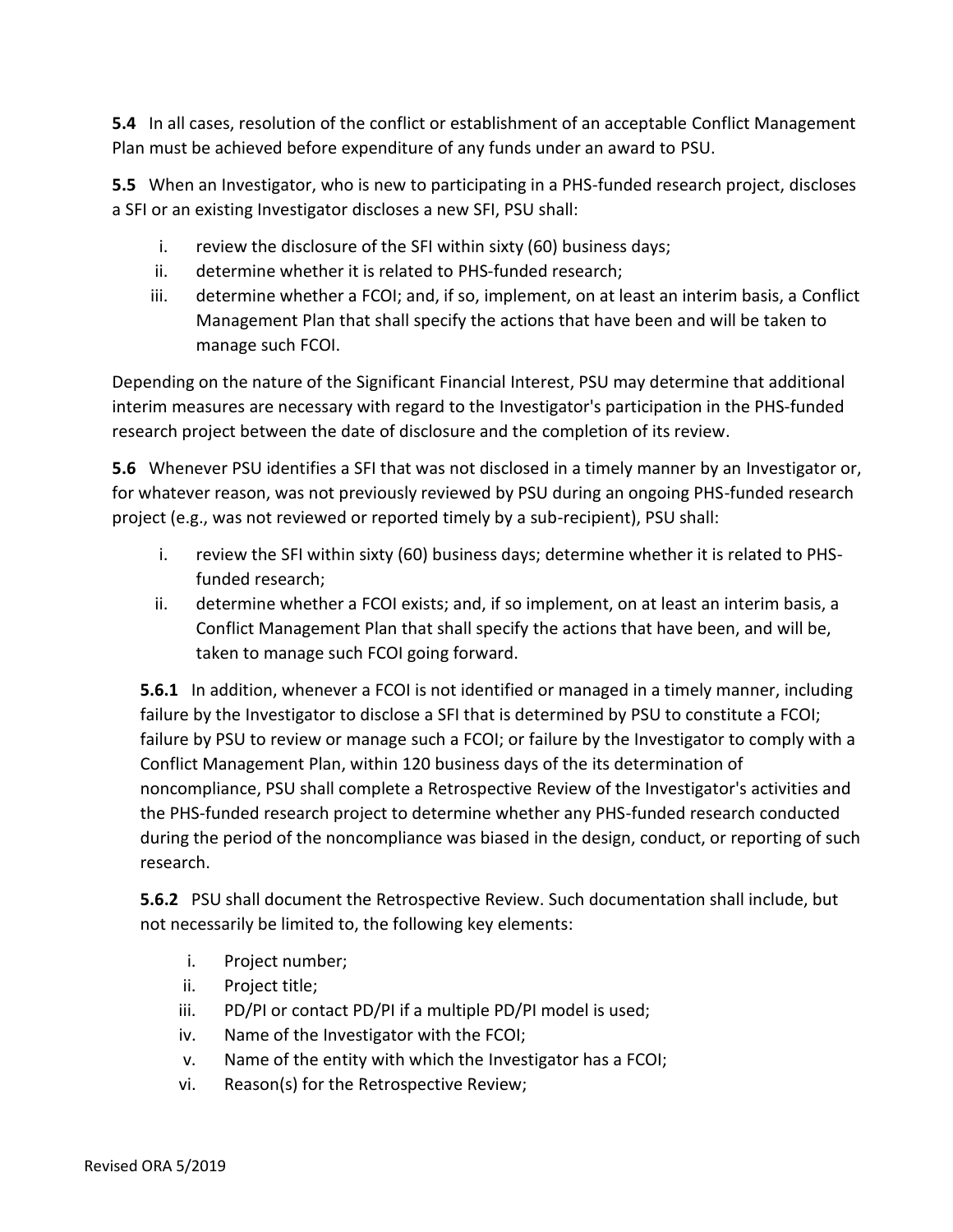- vii. Detailed methodology used for the Retrospective Review (e.g., methodology of the review process, composition of the review panel, documents reviewed);
- viii. Findings of the Retrospective Review;
- ix. Conclusions of the Retrospective Review.

**5.6.3** Based on the results of the Retrospective Review, PSU shall update the previously submitted FCOI Report if appropriate, specifying the actions that will be taken to manage the FCOI going forward. If bias is found, PSU is required to notify the PHS Awarding Component promptly and submit a Mitigation Report. The Mitigation Report must include, at a minimum, the key elements documented in the Retrospective Review above and a description of the impact of the bias on the research project and PSU's plan of action taken to eliminate or mitigate the effect of the bias (e.g., impact on the research project; extent of harm done, including any qualitative and quantitative data to support any claim of actual or future harm; analysis of whether the research project is salvageable). Thereafter, PSU must submit an FCOI Report annually.

Depending on the nature of the FCOI, PSU may determine that additional interim measures are necessary with regard to the Investigator's participation in the PHS-funded research project between the date that the FCOI or the Investigator's noncompliance is determined and the completion of PSU's Retrospective Review.

#### **6. Appeals**

**6.1** Appeal of the DRC's decision may be made to the PSU President. The President will consult with the Investigator and the DRC (including the Provost). The PSU President will make a final determination, which shall be final and binding upon all parties.

# **7. Compliance**

**7.1** As part of the Disclosure Statement, each Investigator must certify that if the DRC determines a conflict exists, the Investigator will adhere to all conditions or restrictions imposed upon the project and will cooperate fully with the individual(s) assigned to monitor compliance.

#### **8. Enforcement**

**8.1** Failure to properly disclose relevant SFIs or to adhere to conditions or restrictions imposed by the DRC and Conflict Management Plan will be considered a deviation from accepted standards of conducting research at PSU.

**8.2** The DRC will investigate alleged violations of this policy, and will make recommendations for action to the PSU President. Breaches of policy include failure to file the necessary Disclosure Statements; knowingly filing incomplete, erroneous, or misleading Disclosure Statement forms; or failure to comply with Conflict Management Plan procedures prescribed by the DRC. If the President determines that the policy has been violated, he/she may impose sanctions including,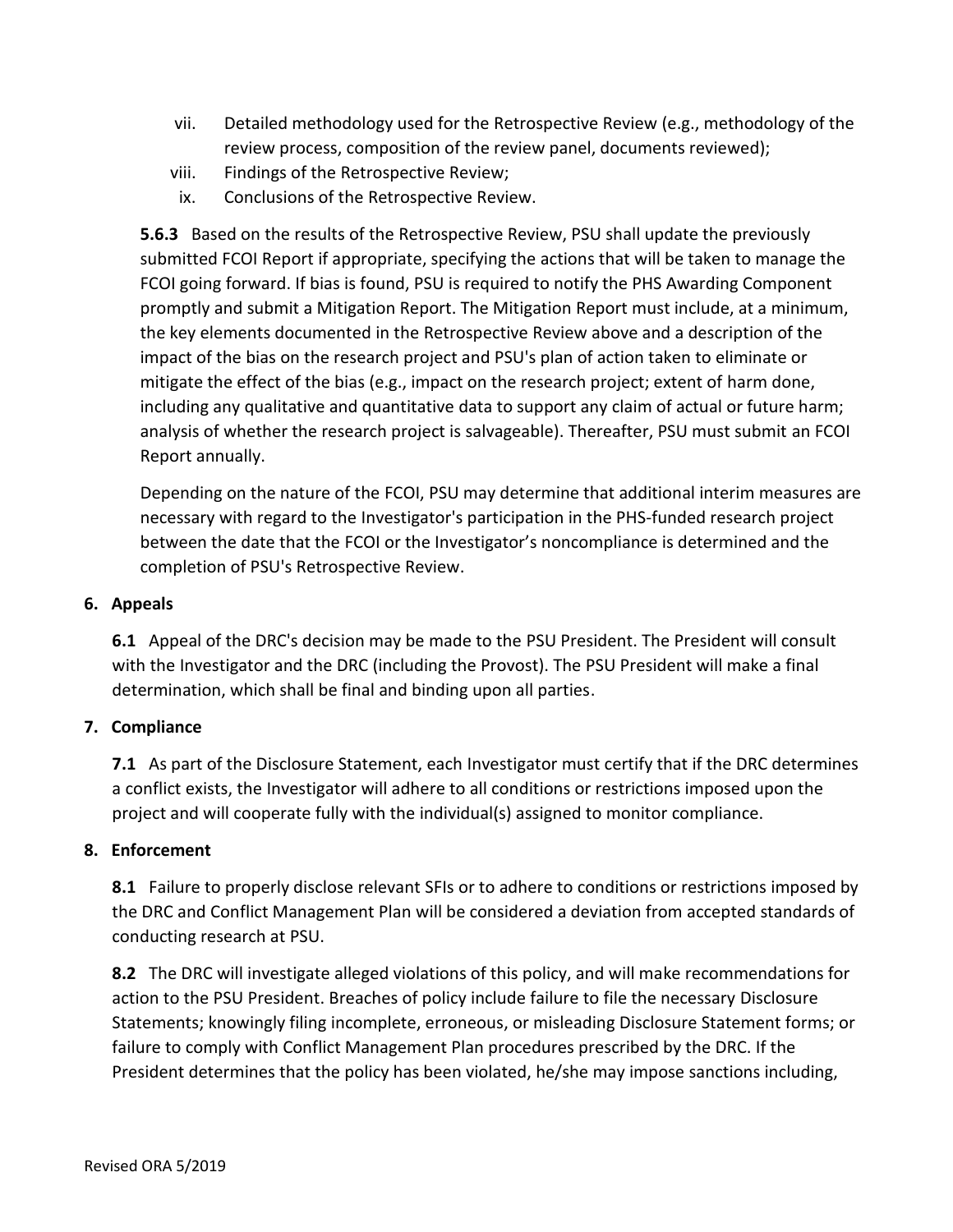but not limited to, notification of sponsor and termination of award; formal admonition; a letter to the Investigator's personnel file; and suspension of the privilege to apply for external funding.

#### **9. Records**

**9.1** The ORA will maintain records of all Disclosure Statements, associated documents, and DRC activities securely and confidentially (see *section 4.5* of this policy for exceptions).

**9.2** All records will be maintained for three years following termination or completion of the project or resolution of any government action involving the records.

**9.3** Records will not be routinely provided to sponsors unless such is an agency requirement, the agency submits a written request, or PSU is unable to satisfactorily manage an actual or potential FCOI. The ORA will be responsible for communications with sponsors.

# **10 Reporting to PHS and PHS Oversight**

**10.1** Prior to PSU's expenditure of any funds under a PHS-funded research project, PSU, via the ORA, shall provide to the PHS Awarding Component an FCOI Report regarding any Investigator's SFI found to be conflicting. In cases in which PSU identifies a FCOI and eliminates it prior to the expenditure of PHS-awarded funds, PSU shall not submit an FCOI Report to the PHS Awarding Component.

**10.2** For any SFI that PSU identifies as conflicting subsequent to the PSU's initial FCOI Report during an ongoing PHS-funded research project (e.g., upon the participation of an Investigator who is new to the research project), PSU shall provide to the PHS Awarding Component an FCOI Report regarding the FCOI within sixty (60) business days and ensure that PSU has implemented a Conflict Management Plan in accordance with 42 CFR 50 subpart F.

**10.3** Where a FCOI Report involves a SFI that was not disclosed in a timely manner by an Investigator or, for whatever reason, was not previously reviewed or managed by PSU (e.g., was not reviewed or reported in a timely manner by a sub-recipient), PSU also is required to complete a Retrospective Review to determine whether any PHS-funded research conducted prior to the identification and management of the FCOI was biased in the design, conduct, or reporting of such research. Additionally, if bias is found, PSU is required to notify the PHS Awarding Component promptly and submit a Mitigation Report to the PHS Awarding Component.

**10.4** In FCOI Reports required in **sections** *10.1* and *10.2* of this policy, PSU shall include sufficient information to enable the PHS Awarding Component to understand the nature and extent of the FCOI and to assess the appropriateness of PSU's Conflict Management Plan. Elements of the FCOI Report shall include, but are not necessarily limited to, the following:

- i. Project number;
- ii. PD/PI or Contact PD/PI if a multiple PD/PI model is used;
- iii. Name of the Investigator with the FCOI;
- iv. Name of the entity with which the Investigator has a FCOI;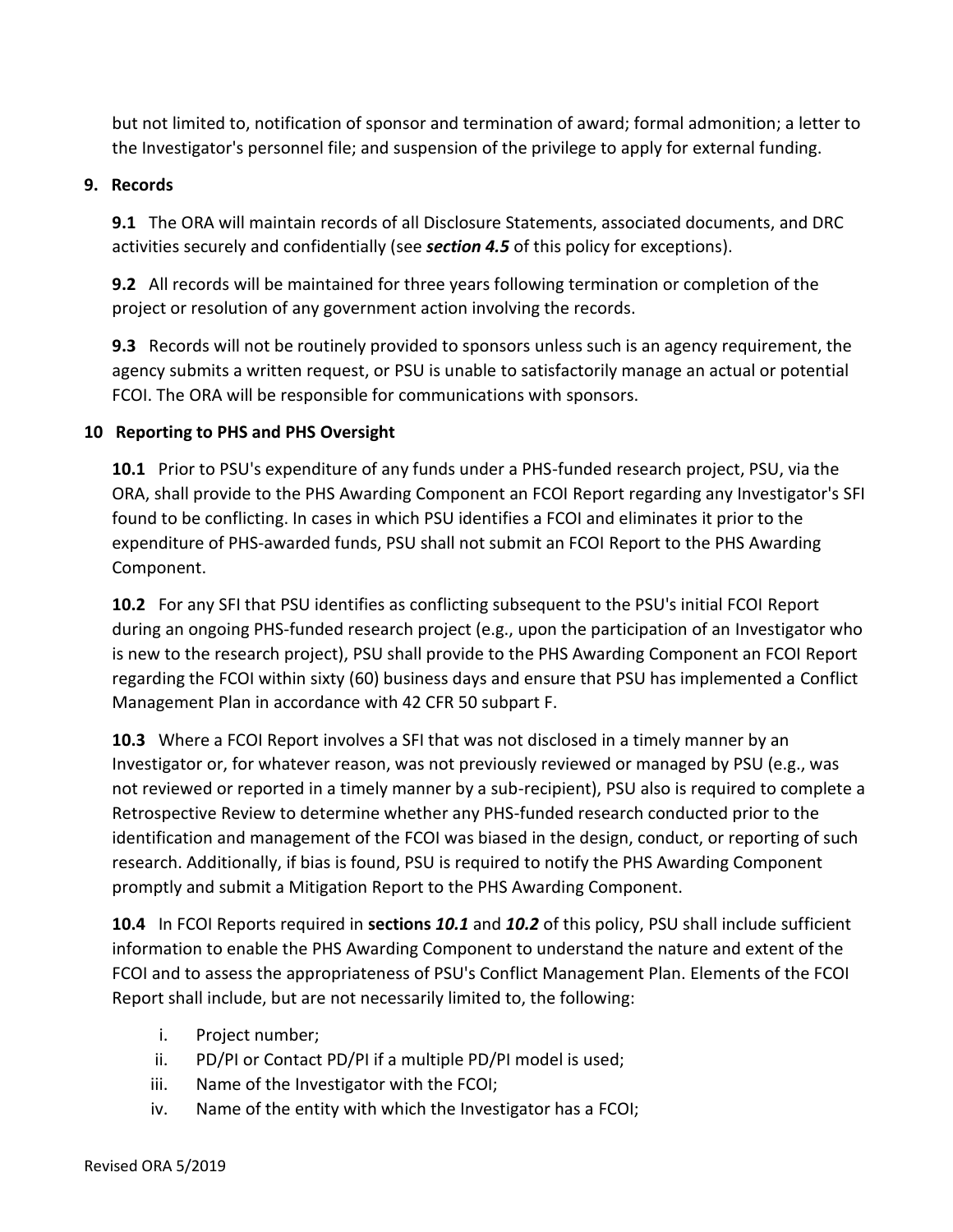- v. Nature of the Financial Interest (e.g., equity, consulting fee, travel reimbursement, honorarium);
- vi. Value of the Financial Interest (using dollar ranges) or a statement that the interest is one whose value cannot be readily determined through reference to public prices or other reasonable measures of fair market value;
- vii. A description of how the Financial Interest relates to the PHS-funded research and the basis for PSU's determination that the Financial Interest conflicts with such research;
- viii. A description of the key elements of PSU's Conflict Management Plan, including:
	- a. Role and principal duties of the conflicted Investigator in the research project;
	- b. Conditions of the Conflict Management Plan;
	- c. How the Conflict Management Plan is designed to safeguard objectivity in the research project;
	- d. Confirmation of the Investigator's agreement to the Conflict Management Plan;
	- e. How the Conflict Management Plan will be monitored to ensure Investigator compliance;
	- f. Other information as needed.

**10.5** For any FCOI previously reported by PSU with regard to an ongoing PHS-funded research project, PSU shall provide to the PHS Awarding Component an annual FCOI Report that addresses the status of the FCOI and any changes to the Conflict Management Plan for the duration of the PHS-funded research project. The annual FCOI Report shall specify whether the financial conflict is still being managed or explain why the FCOI no longer exists. PSU shall provide an annual FCOI Report to the PHS Awarding Component for the duration of the project period (including extensions with or without funds) in the time and manner specified by the PHS Awarding Component.

**10.6** If the failure of an Investigator to comply with this policy or Conflict Management Plan appears to have biased the design, conduct, or reporting of the PHS-funded research, PSU shall promptly notify the PHS Awarding Component of the corrective action taken or to be taken. The PHS Awarding Component may consider the situation and take appropriate action or refer the matter to PSU for further action, which may include directions to PSU on how to maintain appropriate objectivity in the PHS-funded research project.

**10.7** The PHS Awarding Component and/or HHS may inquire at any time before, during, or after award into any Investigator's Disclosure Statement and PSU's review (including any Retrospective Review) of, and response to, such disclosure, regardless of whether the disclosure resulted in PSU's determination of a FCOI. PSU is required to submit, or permit on site review of, all records pertinent to compliance with 42 CFR 50 subpart F. To the extent permitted by law, HHS will maintain the confidentiality of all records of Financial Interests. On the basis of its review of records or other information that may be available, the PHS Awarding Component may decide that a particular FCOI will bias the objectivity of the PHS-funded research to such an extent that further corrective action is needed, or that PSU has not managed the FCOI in accordance with 42 CFR 50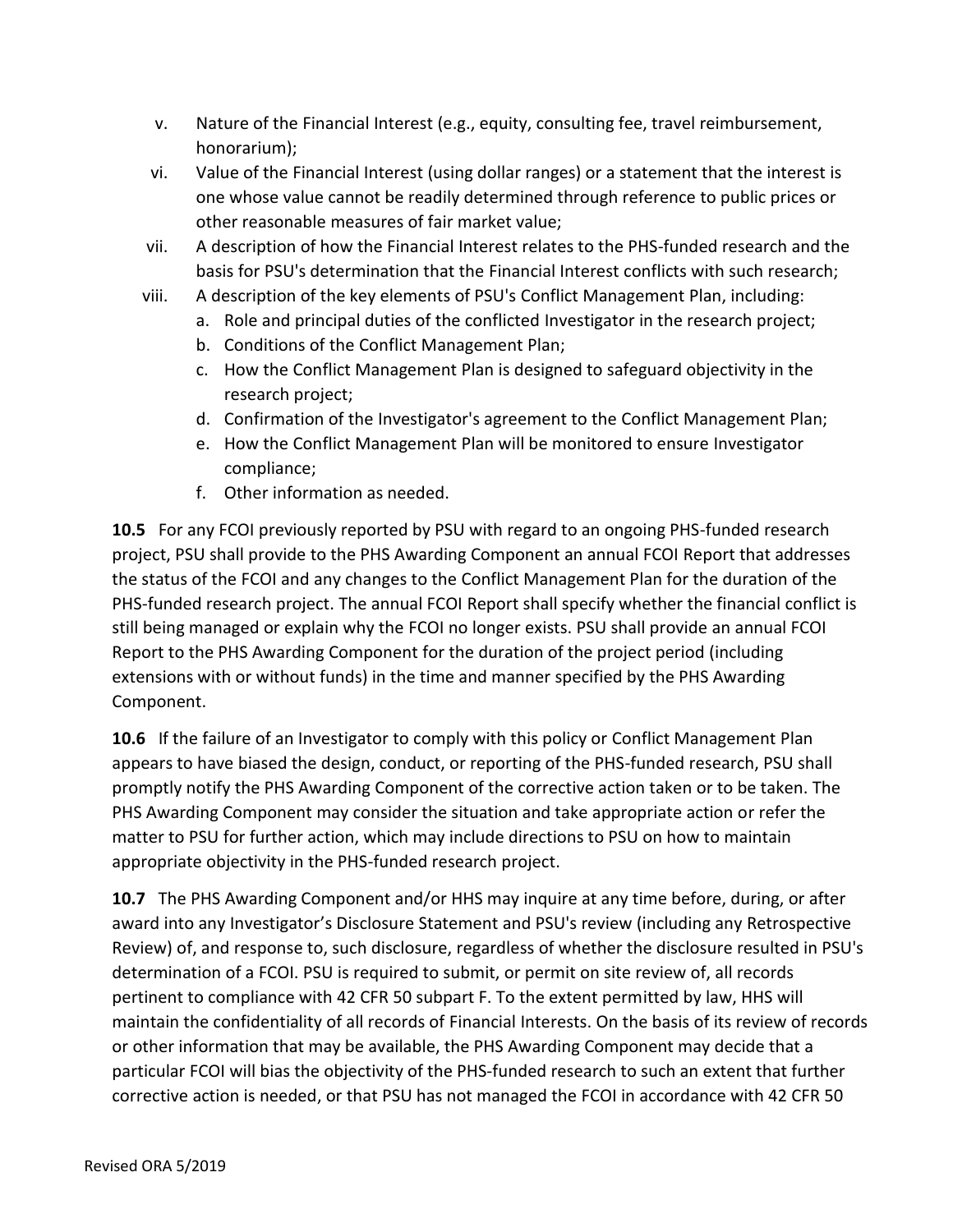subpart F. The PHS Awarding Component may determine that imposition of special award conditions under 45 CFR 74.14 and 92.12, or suspension of funding or other enforcement action under 45 CFR 74.62 and 92.43, is necessary until the matter is resolved.

**10.8** In any case in which the HHS determines that a PHS-funded project of clinical research whose purpose is to evaluate the safety or effectiveness of a drug, medical device, or treatment has been designed, conducted, or reported by an Investigator with a FCOI that was not managed or reported by PSU as required by 42 CFR 50 subpart F, PSU shall require the Investigator involved to disclose the FCOI in each public presentation of the results of the research and to request an addendum to previously published presentations.

**10.9** PSU may require the reporting of other FCOI to PHS as PSU deems appropriate.

# **11 Public Accessibility**

**11.1** PSU shall ensure public accessibility via a written response to any requestor within five (5) business days of receipt of a request by the Provost for information concerning any SFI disclosed to PSU that meets the following three (3) criteria:

- i. The SFI was disclosed and is still held by the senior/key personnel as defined by this policy;
- ii. PSU determines that the SFI is related to PHS-funded research;
- iii. PSU determines that the SFI is a FCOI.

**11.2** The information that PSU will make available via a written response to any requestor within five (5) business days of receipt of a request by the Provost, shall include, at a minimum, the following:

- i. The Investigator's name;
- ii. The Investigator's title and role with respect to the research project;
- iii. The name of the entity in which the SFI is held;
- iv. The nature of the SFI;
- v. The approximate dollar value of the SFI using dollar ranges, or a statement that the interest is one whose value cannot be readily determined through reference to public prices or other reasonable measures of fair market value.

**11.3** Information concerning the SFI of an Investigator to **section 6.1** of this policy shall remain available for responses to written requests for at least three (3) years from the date that the information was most recently updated.

# **12 Training**

**12.1** Investigators must complete training regarding FCOI, Investigators' responsibilities regarding disclosure of SFIs, and the PHS regulations prior to engaging in research related to any funded grant and at least every four (4) years.